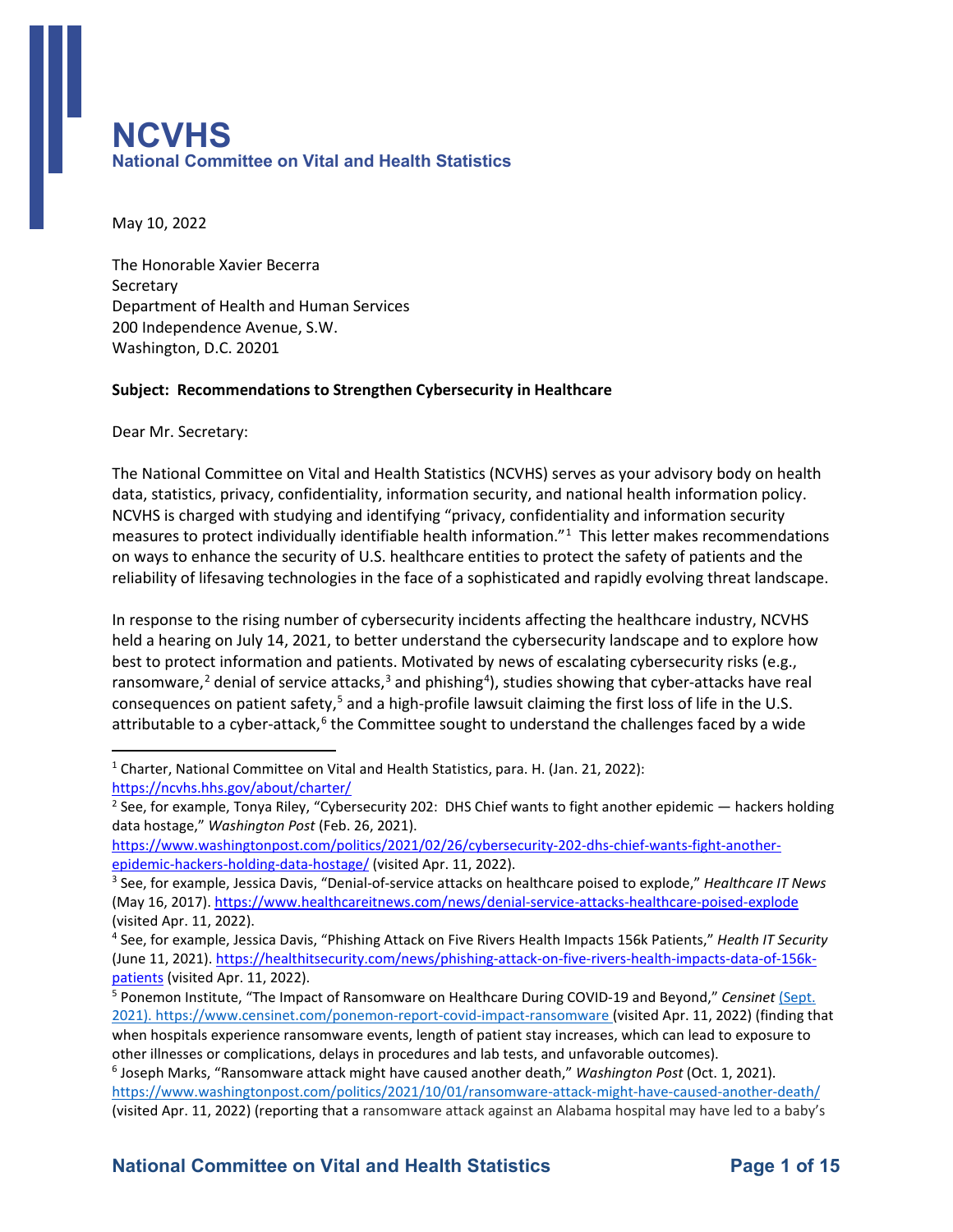variety of parties in the healthcare domain, e.g., government, public health, small rural hospitals, and large integrated healthcare systems. The Committee also sought to understand the scope and breadth of security risks, and how best to address those challenges in protecting the safety of patients and the healthcare system itself. Security experts representing healthcare providers, insurers, academics, and all levels of government provided testimony.

 NCVHS considers privacy and information security a vital part of the wellbeing of the nation. To best threat of cyber-attacks while taxed with responding to a global pandemic. Failure to manage these security practices must be strong, but also nimble enough to protect against a rapidly diversifying threat landscape. NCVHS recommends the following actions HHS should take to help healthcare entities testimony obtained during the July 2021 hearing, news, industry statements, and the personal expertise protect our population, healthcare entities of all types and sizes must be able to combat the increasing threats appropriately and promptly could result in serious harm to patients. Privacy and information enhance information security. These recommendations are based on careful consideration of the expert of Committee members.

We believe that four critical actions, spelled out below, will encourage healthcare entities to secure their environments and support them as they undertake that challenge.

Specifically, NCVHS recommends that HHS:

- **1. Strengthen the HIPAA Security Rule by:** 
	- **A. Eliminating from the addressable implementation specifications the choice to not implement a specification or alternative, and instead requiring covered entities to implement the specification in the Rule or to adopt a documented reasonable alternative.**
	- **B. Including additional minimum cybersecurity hygiene requirements.**
- **2. Mandate basic cybersecurity requirements for any organization that is a recipient of federal funds, in partnership with other appropriate government agencies.**
- **3. Further enhance communication and education regarding the HIPAA Security Rule and security threats and incidents by:** 
	- **A. Providing more robust guidance regarding enterprise-wide risk analysis and risk mitigation requirements to ensure covered entities and business associates understand the full breadth of the Security Rule's expectations and requirements.**
	- **collaboration among public and private sector parties during incidents, including work to coordinate the identification of threats to critical infrastructure. B. Facilitating, with other appropriate government agencies, more coordination and**
	- **Civil Rights (OCR) cybersecurity newsletters as real-time playbooks on common C. Leveraging, in partnership with other appropriate government agencies, the Office for cybersecurity incidents.**

death in 2019 because an electronic display of fetal heart rate was unavailable to the nursing staff); *See also*  William Ralston, "The untold story of a cyberattack, a hospital and a dying woman," *Wired* (Nov. 11, 2020). <https://www.wired.co.uk/article/ransomware-hospital-death-germany/>(visited Apr. 11, 2022) (describing death of a patient in Germany who had to be re-routed to a new hospital after original destination experienced a cyberattack).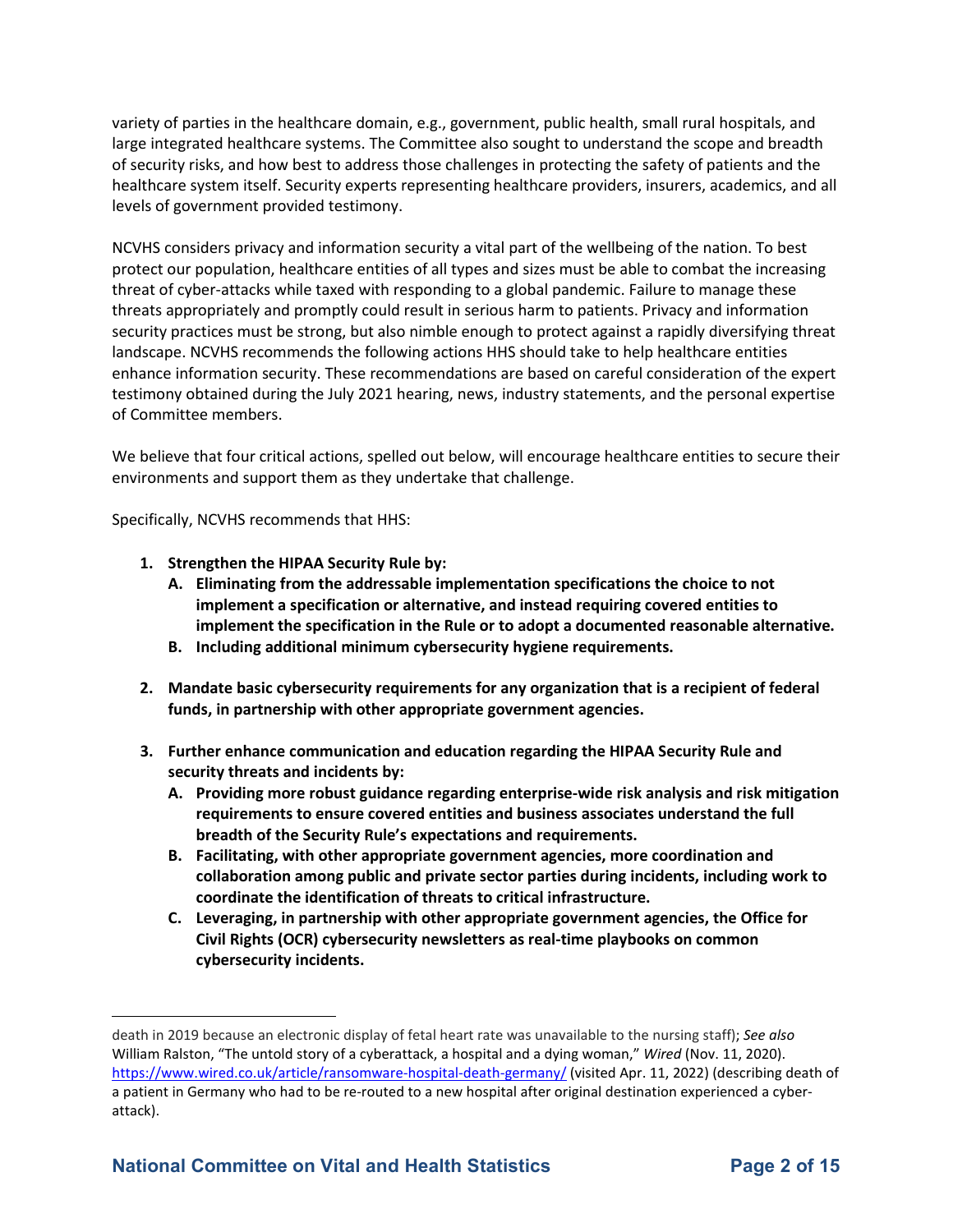- to cyber threats. **D. Encouraging entities to undergo the free CISA Cyber Hygiene Services to reduce exposure**
- **need in meeting the enhanced minimum security requirements. 4.** Evaluate, in concert with other appropriate government agencies, the level of compliance **with the HIPAA Security Rule and provide assistance to healthcare entities with the greatest**

Attached please find an Appendix with detailed justifications for each of the Committee's recommendations.

 According to at least one published report, for the past 11 years, the cost of data breaches in the health \$[7](#page-2-0).13 million in 2020 to \$9.23 million in 2021.<sup>7</sup> In 2017, the Health Care Industry Cybersecurity Task Force, established by HHS, reported to Congress that healthcare cybersecurity was in critical condition the pandemic.<sup>[8](#page-2-1)</sup> The increasingly perilous cyber threat landscape has resulted in expensive data breaches, delays, or denials of patient care, and even the loss of patient life. Stress on the nation's consideration and implementation of our recommendations to protect the safety and health of all sector has been notably higher than in all other industries, and the cost increased (on average) from and made recommendations designed to ensure the US healthcare system could deliver effective and safe care in the face of cybersecurity threats. To date, many of the recommendations made by the Task Force still require action as the industry struggles to keep up with a rapidly changing environment of new technologies, old equipment, and vexingly creative and aggressive threat actors, exacerbated by critical infrastructure due to the pandemic further taxes the healthcare ecosystem. NCVHS urges prompt Americans.

Sincerely,

/s/

Jacki Monson, J.D., Chair National Committee on Vital and Health Statistics

**Attachment:** Appendix—NCVHS Recommendations to Strengthen Cybersecurity in Healthcare

<span id="page-2-0"></span><sup>&</sup>lt;sup>7</sup> IBM Security, "Cost of a Data Breach Report 2021," at 15 (July 2021). https://www.ibm.com/security/data-breach

<span id="page-2-1"></span><sup>(</sup>visited Apr. 11, 2022).<br><sup>8</sup> Health Care Industry Cybersecurity Task Force, "Report on Improving Cybersecurity in the Health Care Industry" Office of the Assistant Secretary for Preparedness & Response (June 2017). [https://www.phe.gov/Preparedness/planning/CyberTF/Documents/report2017.pdf \(](https://www.phe.gov/Preparedness/planning/CyberTF/Documents/report2017.pdf)visited Apr. 11, 2022).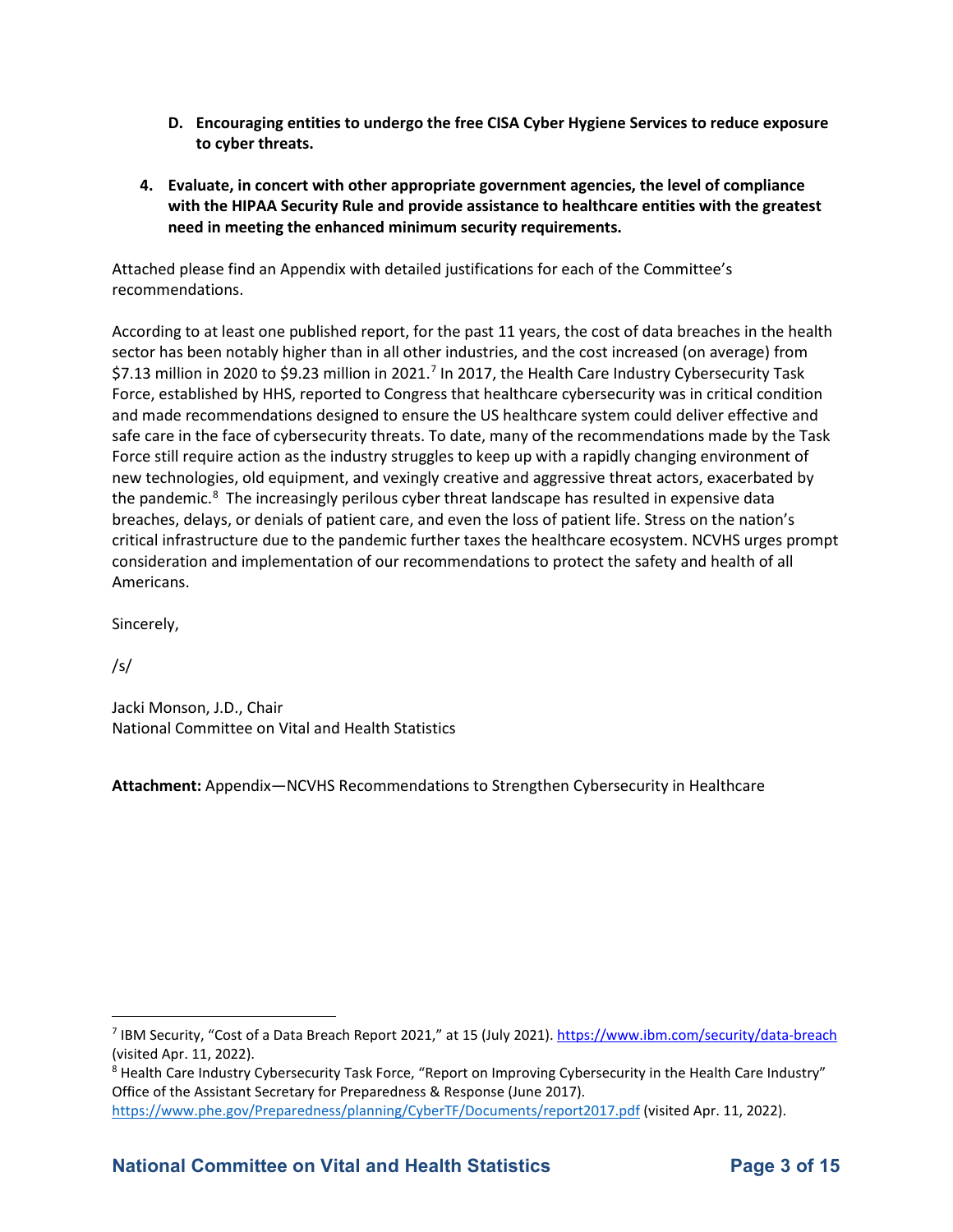#### **APPENDIX**

# **NCVHS Recommendations to Strengthen Cybersecurity in Healthcare<br>Recommendation 1: Strengthen the HIPAA Security Rule by:**

**A. Eliminating from the addressable implementation specifications the choice to not implement a specification or alternative, and instead requiring covered entities to implement the specification in the Rule or to adopt a documented reasonable alternative.** 

The Committee recommends that HHS eliminate the ability of a covered entity or business associate to avoid adopting any solution under the HIPAA Security Rule's "addressable" (recommended but voluntary) implementation specifications. Rather, covered entities and business associates should be required either to be in full compliance or to adopt a reasonable documented alternative.

 Despite efforts on the part of practitioners in the field, voluntary efforts, and actions of the government, College of Healthcare Information Management Executives (CHIME) survey of acute and ambulatory care organizations found that just 32% of those organizations have a comprehensive security program, opt out of social engineering risk assessments because they are not mandated. healthcare entities have come short of success in bridging the gaps between what is needed to secure patient information and medical devices and the realities of today's cybersecurity landscape. A recent and only 26% of long-term and post-acute care facilities met the minimum security requirements.<sup>[9](#page-3-0)</sup> The survey also found that healthcare organizations are more likely to adopt technology-focused security measures and neglect the people and process measures necessary for a comprehensive security program. They continue to deprioritize incident recovery plans, fail to leverage "purple teaming,"<sup>[10](#page-3-1)</sup> and

 industry practices are inadequate to ensure our healthcare infrastructure is properly protected, but the Security Rule continues to permit covered entities to avoid what are now reasonable, minimum implementation specification if it is reasonable and appropriate to do so, and must implement an inappropriate, and there is a reasonable and appropriate alternative." <sup>[11](#page-3-2)</sup> However, the guidance permits These studies and reports are just a few examples demonstrating that voluntary (or addressable) requirements. In its 2013 guidance describing the difference between required and addressable implementation specifications, OCR stated that "a covered entity must implement an addressable equivalent alternative if the addressable implementation specification is unreasonable and a covered entity or business associate to "not implement either an addressable implementation specification or an alternative."

<span id="page-3-0"></span>program (visited Apr. 11, 2022). 9 Jill McKeon, "32% of Healthcare Organizations Have a Comprehensive Security Program," *Health IT Security* (Nov. 22, 2021). [https://healthitsecurity.com/news/32-of-healthcare-organizations-have-a-comprehensive-security-](https://healthitsecurity.com/news/32-of-healthcare-organizations-have-a-comprehensive-security-program)

<span id="page-3-1"></span><sup>161.</sup>pdf (visited Apr. 11, 2022).  $10$  Purple teaming refers to exercises that both simulate and test vulnerabilities, known as "red teaming," and practice defending against their exploitation, known as "blue teaming." Jon Boyens, et al. "Supply Chain Risk Management Practices for Federal Information Systems and Organizations," *Nat'l Inst. Of Standards & Tech*., Spec. Publ. 800-161, Appx F, at F-6 (Apr. 2015). [https://nvlpubs.nist.gov/nistpubs/SpecialPublications/NIST.SP.800-](https://nvlpubs.nist.gov/nistpubs/SpecialPublications/NIST.SP.800-161.pdf)

<span id="page-3-2"></span><sup>&</sup>lt;u>161.pdf</u> (visited Apr. 11, 2022).<br><sup>11</sup> See Office for Civil Rights, U.S. Dept of Health and Human Services (OCR), "What is the difference between [required-implementation-specifications/index.html.](https://www.hhs.gov/hipaa/for-professionals/faq/2020/what-is-the-difference-between-addressable-and-required-implementation-specifications/index.html) addressable and required implementation specifications in the Security Rule?" (July 26, 2013). [https://www.hhs.gov/hipaa/for-professionals/faq/2020/what-is-the-difference-between-addressable-and-](https://www.hhs.gov/hipaa/for-professionals/faq/2020/what-is-the-difference-between-addressable-and-required-implementation-specifications/index.html)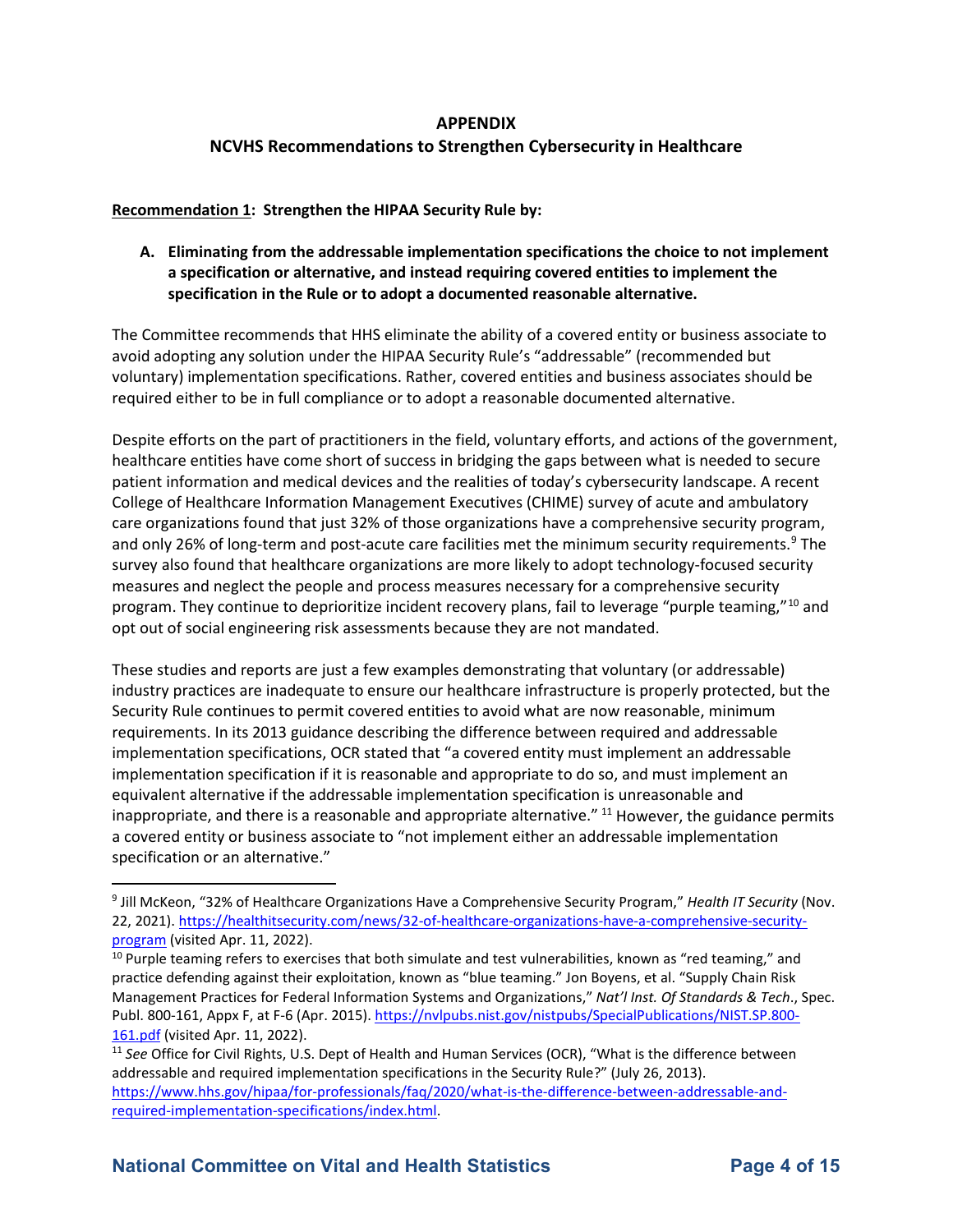The Committee concludes that covered entities and business associates should not be given an option to not implement the provisions of the HIPAA Security Rule but should be required to adopt the basic building blocks of good security hygiene, or a documented, reasonable alternative. The Committee recognizes that some flexibility in exactly how security measures are adopted is appropriate and desirable. Therefore, we recommend that an entity document how they considered the requirement and adopted a reasonable alternative if unable to adopt the implementation specifications as described by the Security Rule.

#### **B. Including additional minimum cybersecurity hygiene requirements.**

 hygiene requirements that could prevent a cyber-attack or minimize the impact should one occur. In security landscape has changed significantly. Security controls that were once very expensive and only small and medium-sized organizations. Moreover, the availability of legal, organizational, and technical consulting services is more widespread and accessible. NCVHS recommends that the HIPAA Security Rule be enhanced to include additional minimum cyber 2013, the Security Rule was enhanced to bring business associates under the direct enforcement authority of OCR,<sup>12</sup> but the substance of the Security Rule has not changed in 20 years, while the reasonable for large companies to implement are now commonplace, appropriate, and affordable for

 Most cyber-attacks are successful due to lack of basic security controls. Hospitals or other health care providers who fail to adopt the basic security controls recommended in this letter have been subject to ransom attacks resulting in a variety of calamitous circumstances, for example, the need to shut down information;<sup>13</sup> the diverting of patients to other hospitals;<sup>14</sup> or the delay of medical procedures.<sup>15</sup> Basic the entire information technology structure to further prevent the threat actors from taking patient cybersecurity hygiene can prevent issues and help to lessen their impacts when they do occur.

 NCVHS recommends that HHS consider enhancing the Security Rule to include the following new passwords, (3) adoption of multi-factor authentication, (4) institution of offline backups, (5) installation requirements: (1) designation of a qualified information security official, (2) elimination of default of critical patches within a reasonable time, and (6) transparency of impact and vulnerability

<span id="page-4-0"></span> $12$  Health Information Technology for Economic and Clinical Health (HITECH) Act, Title XIII of Division A and Title IV of Division B of the American Recovery and Reinvestment Act of 2009 (ARRA), Pub. L. No. 111-5, 123 Stat. 226 (Feb. 17, 2009), codified at 42 U.S.C. §§300jj et seq.; §§17901 et seq.<br><sup>13</sup> Sonoma Valley Hospital Press Release, "Hospital Well On The Way To Restoring Systems Following Cyberattack"

<span id="page-4-1"></span> [cyberattack/;](https://www.sonomavalleyhospital.org/hospital-well-on-the-way-to-restoring-systems-following-cyberattack/) see also Anne Ward Ernst, "Sonoma Valley Hospital's 'security incident' was Russian ransomware (Nov. 11, 2020). [https://www.sonomavalleyhospital.org/hospital-well-on-the-way-to-restoring-systems-following](https://www.sonomavalleyhospital.org/hospital-well-on-the-way-to-restoring-systems-following-cyberattack/)attack," *Sonoma Index-Tribune* (Oct 30, 2020)[. https://www.sonomanews.com/article/industrynews/sonoma-](https://www.sonomanews.com/article/industrynews/sonoma-hospitals-security-incident-was-russian-ransomware-attack/)

<span id="page-4-2"></span>ransomware-attack/5546251001/ (visited Apr. 11, 2022). hospitals-security-incident-was-russian-ransomware-attack/.<br><sup>14</sup> Shari Rudavsky, "Eskenazi Health remains on diversion days after ransomware attack," *Indianapolis Star* (Aug. 9, 2021). [https://www.indystar.com/story/news/health/2021/08/09/eskenazi-health-still-diversion-days-after-](https://www.indystar.com/story/news/health/2021/08/09/eskenazi-health-still-diversion-days-after-ransomware-attack/5546251001/)

<span id="page-4-3"></span><sup>&</sup>lt;sup>15</sup> Greater Baltimore Medical Center Press Release, "Computer Networking Incident Update (Jan 6, 2020). [https://www.gbmc.org/computer-network-incident-update-12-06-2020;](https://www.gbmc.org/computer-network-incident-update-12-06-2020) see also Hallie Miller, "GBMC Health Care restoring electronic medical records after ransomware incident" *Baltimore Sun* (Jan. 7, 2021).

[story.html](https://www.baltimoresun.com/health/bs-bz-gbmc-ransomware-baltimore-20210107-prjyry7hffhn3lyzs4qpsfcxy4-story.html) (visited Apr. 11, 2022). [https://www.baltimoresun.com/health/bs-bz-gbmc-ransomware-baltimore-20210107-prjyry7hffhn3lyzs4qpsfcxy4-](https://www.baltimoresun.com/health/bs-bz-gbmc-ransomware-baltimore-20210107-prjyry7hffhn3lyzs4qpsfcxy4-story.html)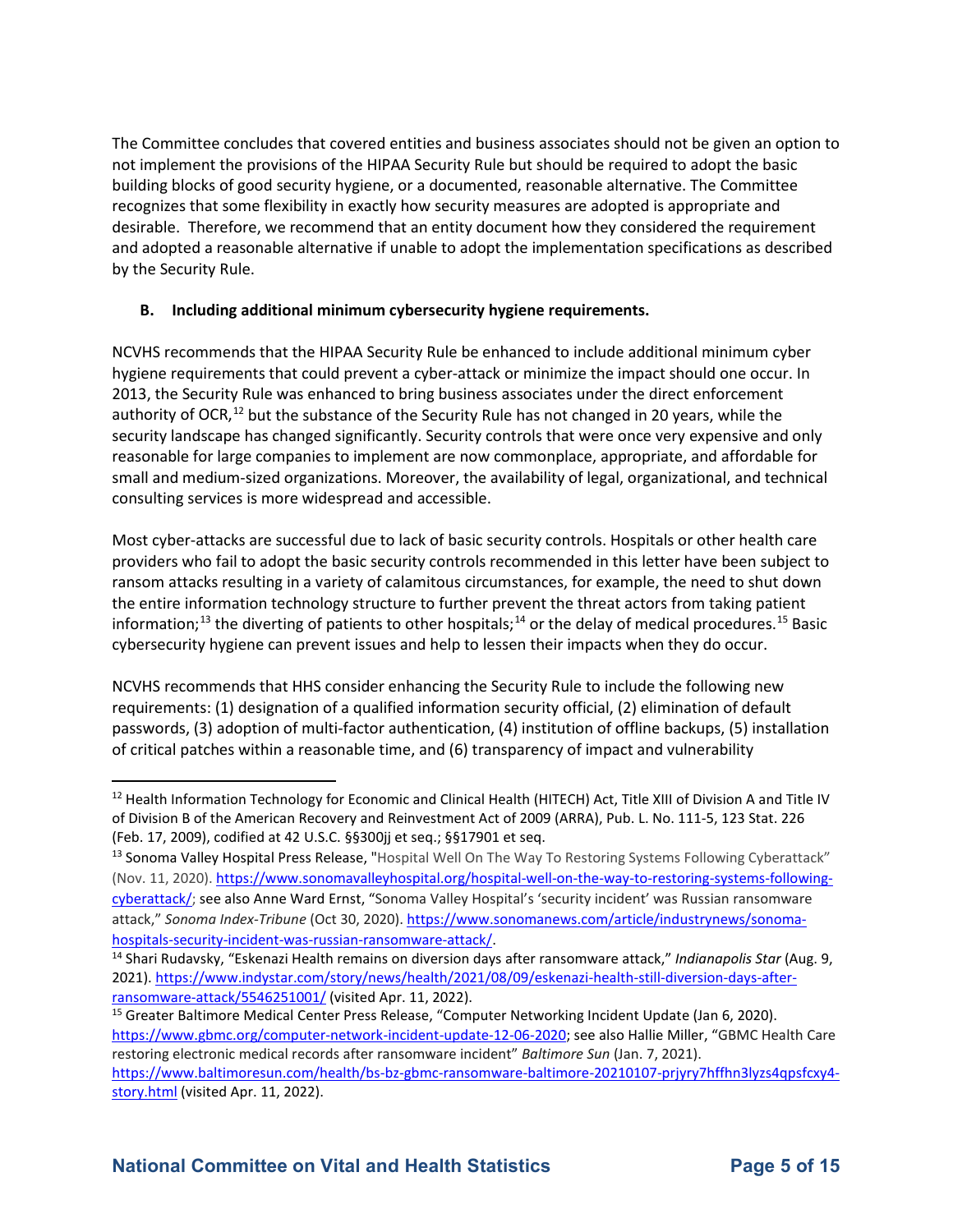When NCVHS approved the substance of this letter, we anticipated that OCR would issue a Request for Information about the Security Rule.<sup>17</sup> Since then, OCR published "Considerations for Implementing the responses to which may make strides toward achieving this recommendation. We are also aware that the Department has heard from industry representatives that they are anxious to see implementation of disclosures.<sup>16</sup> The required standards should be more reflective of modern industry best practices. Health Information Technology for Economic and Clinical Health (HITECH) Act, as Amended,"<sup>[18](#page-5-2)</sup> the Public Law 116-321, which would give covered entities regulatory relief for following industry standard best practices.<sup>[19](#page-5-3)</sup>

(1) Qualified information security official

 The Security Rule should require the designation of a *qualified* information security official responsible for the development and implementation of policy and procedures. Currently, HIPAA merely requires and procedures.<sup>[20](#page-5-4)</sup> While this is a nuanced difference, the emphasis on qualifications would ensure those responsible for information security have the necessary education and skills to do so. In a 2020 report, IBM reported that of 524 companies surveyed, only 27% of respondents said that the Chief Information problem is likely to be more acute at healthcare organizations where patient care is more highly valued than cybersecurity.<sup>[22](#page-5-6)</sup> For smaller organizations, a qualified official might be a shared resource among many small entities. Such smaller organizations often have limited access to trained security the identification of an official responsible for the development and implementation of security policies Security Officer was most responsible for cybersecurity policy and technology decision-making.<sup>21</sup> This professionals and cybersecurity resources due to financial constraints.[23](#page-5-7) 

(2) Elimination of default passwords or hardcode passwords

<span id="page-5-2"></span><https://www.reginfo.gov/public/do/eAgendaViewRule?pubId=202110&RIN=0945-AA04>(visited May 3, 2022). 18 Office for Civil Rights, HHS, Request for Information, 87 Fed. Reg. 19833-39 (Apr. 6, 2022), *available at https*[://www.federalregister.gov/documents/2022/04/06/2022-07210/considerations-for-implementing-the](https://www.federalregister.gov/documents/2022/04/06/2022-07210/considerations-for-implementing-the-health-information-technology-for-economic-and-clinical-health)[health-information-technology-for-economic-and-clinical-health](https://www.federalregister.gov/documents/2022/04/06/2022-07210/considerations-for-implementing-the-health-information-technology-for-economic-and-clinical-health) *(visited May 3, 2022).* 

<span id="page-5-3"></span><sup>19</sup> See Subcommittee on Privacy, Confidentiality, and Security, "Meeting Summary, Hearing on Security in Healthcare" 6-7, *National Committee on Vital and Health Statistics* (July 14, 2021)[. https://ncvhs.hhs.gov/wp](https://ncvhs.hhs.gov/wp-content/uploads/2021/11/2021-07-14-NCVHS-PCS-Hearing-Summary-FINAL-508.pdf)[content/uploads/2021/11/2021-07-14-NCVHS-PCS-Hearing-Summary-FINAL-508.pdf](https://ncvhs.hhs.gov/wp-content/uploads/2021/11/2021-07-14-NCVHS-PCS-Hearing-Summary-FINAL-508.pdf) (Notes on Decker testimony).<br><sup>20</sup> Security Standards for the Protection of Electronic Protected Health Information ("HIPAA Security Rule"), 42

<span id="page-5-0"></span><sup>&</sup>lt;sup>16</sup> See Pub. L. 116-321, 134 Stat. 5072, (amending the Health Information Technology for Economic and Clinical Health Act to require the Secretary to consider certain recognized security practices of covered entities and business associates when making certain determinations).<br><sup>17</sup> U.S. General Services Administration and Office of Information and Regulatory Affairs, U.S. Office of

<span id="page-5-1"></span>Management and Budget, *Unified Agenda and Regulatory Plan*, Fall 2021, OCR, "HIPAA Rules: Request for Information on Sharing Civil Money Penalties or Monetary Settlements with Harmed Individuals, and Recognized Security Practices Under HITECH,"

<span id="page-5-4"></span>C.F.R. § 164.308(a)(2).

<span id="page-5-5"></span><sup>&</sup>lt;sup>21</sup> IBM Security, "Cost of a Data Breach Report 2020," at 44 (July 2020).

https://www.ibm.com/downloads/cas/RZAX14GX (visited Apr. 11, 2022).

<span id="page-5-6"></span><sup>&</sup>lt;sup>22</sup> Jalali, Mohammad S, and Jessica P Kaiser, "Cybersecurity in Hospitals: A Systematic, Organizational Perspective," *Journal of medical Internet research* vol. 20,5 (May 28, 2018).

<span id="page-5-7"></span><https://www.ncbi.nlm.nih.gov/pmc/articles/PMC5996174/>(visited Apr. 11, 2022).<br><sup>23</sup> Health Care Industry Cybersecurity Task Force, "Report on Improving Cybersecurity in the Health Care Industry" 35, 43 (June 2017). [https://www.phe.gov/Preparedness/planning/CyberTF/Documents/report2017.pdf \(](https://www.phe.gov/Preparedness/planning/CyberTF/Documents/report2017.pdf)Report outlining recommendations to address the challenge of cyber-attacks targeting health care) (visited Apr. 11, 2022).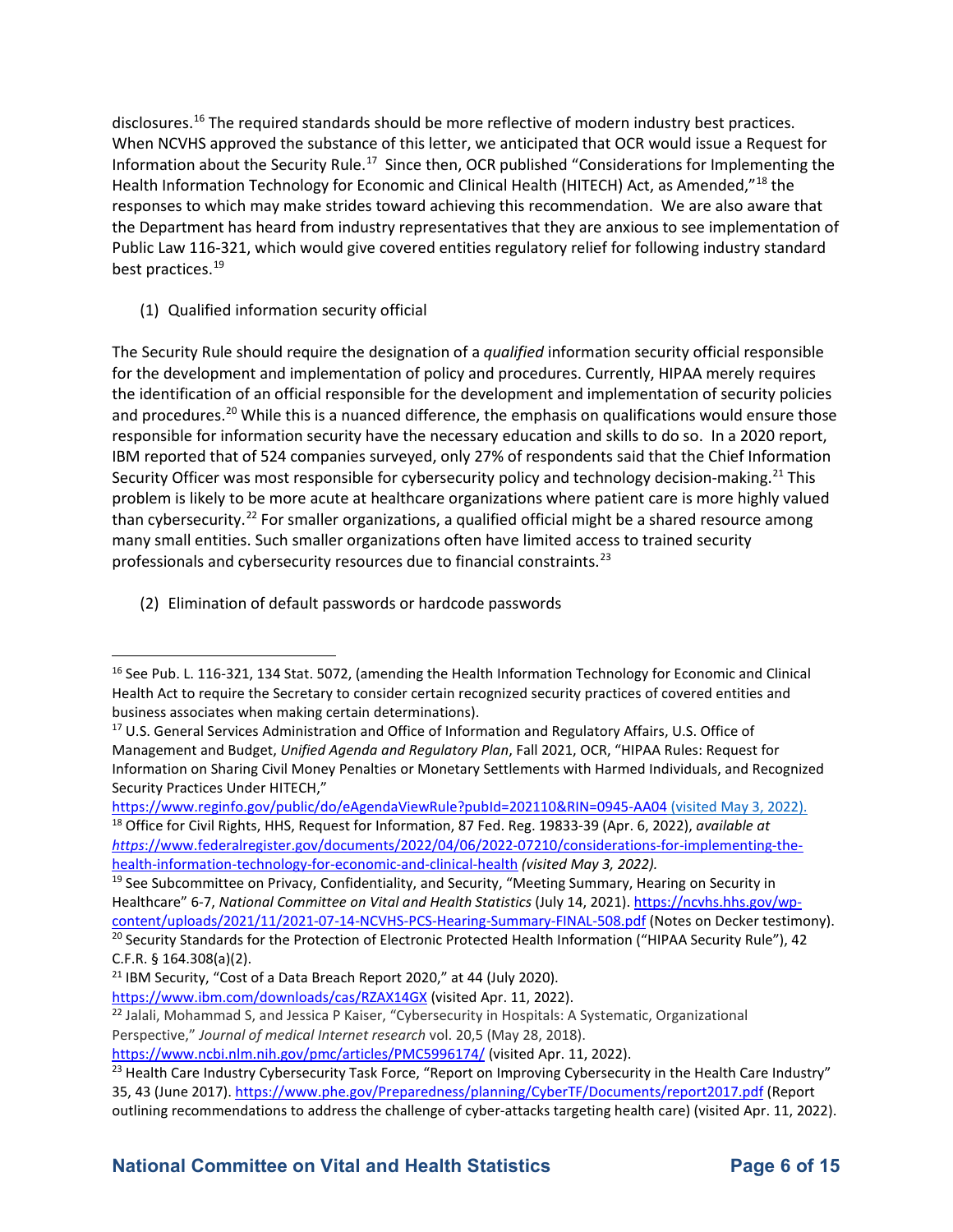denominator when attacking a system. One of the lowest denominators they can find are the default warned that 300 medical devices could be vulnerable to malicious hacking due to hardcoded default passwords.<sup>[25](#page-6-1)</sup> In 2020, General Electronic Corporation made the news when publicly known usernames showing that at least half of internet-connected devices in hospitals are vulnerable to hacks — with infusion pumps being the most at risk.<sup>[27](#page-6-3)</sup> Among the standard best practices for which Public Law 16-321 would provide regulatory relief is the elimination of default and hardcoded passwords.<sup>24</sup> Cybercriminals look for the lowest common passwords provided with built-it in accounts. This issue has been on security practitioners' radars for years, but no easy resolution has emerged. For example, in 2013, the Department of Homeland Security and passwords exposed healthcare imaging devices to hacking,  $^{26}$  and just this year, more reports are

 Default user identification and default passwords are built into operating systems, databases, and software version and can carry high level system privileges. As such, when healthcare entities and found published on the internet, in vendor handbooks, and via other easy to access sources. However, tools and technologies to assist organizations in eliminating the use of default passwords are just as readily available. Therefore, the elimination of default passwords should be a minimum cyber hygiene software when initiated or shipped. These defaults are often the same for all copies of a particular business associates do not cease the use of default passwords and assign new ones upon installation, cybersecurity risk rapidly increases. This is because default passwords are not a secret — they can be requirement in the HIPAA Security Rule.

(3) Multi-factor authentication

 verification point to gain access to an electronic resource — for example, an online account or a virtual Multi-factor authentication is a security procedure that requires individuals to provide more than one private network (VPN).<sup>28</sup> Multi-factor authentication is considered a core component of identity and access management. It is also considered a vital layer in securing healthcare networks and applications from cybercriminals. For example, a common response to healthcare data breaches is the adoption of multi-factor authentication as part of remediation efforts.<sup>[29](#page-6-5)</sup> Resources requiring multi-factor

<span id="page-6-0"></span><sup>&</sup>lt;sup>24</sup> Cybersecurity & Infrastructure Security Agency, U.S. Dept. of Homeland Security (CISA), "Bad Practices," [https://www.cisa.gov/BadPractices.;](https://www.cisa.gov/BadPractices) "Cyber Hygiene Services," [https://www.cisa.gov/cyber-hygiene-services;](https://www.cisa.gov/cyber-hygiene-services) and "Known Exploited Vulnerabilities," [https://cisa.gov/known-exploited-vulnerabilities \(](https://cisa.gov/known-exploited-vulnerabilities)visited Apr. 11, 2022).<br><sup>25</sup> Arezu Sarvestani, "Hacking: Password risk affects some 300 medical devices, says Homeland Security," Mass

<span id="page-6-1"></span>*Device* (July 5, 2013)[. https://www.massdevice.com/hacking-password-risk-affects-some-300-medical-devices](https://www.massdevice.com/hacking-password-risk-affects-some-300-medical-devices-says-homeland-security/)[says-homeland-security/](https://www.massdevice.com/hacking-password-risk-affects-some-300-medical-devices-says-homeland-security/) (visited Apr. 11, 2022). 26 Lucian Constantin, "Publicly known support credentials expose GE Healthcare imaging devices to hacking," *CSO* 

<span id="page-6-2"></span>*Online* (Dec. 8, 2020). https://www.csoonline.com/article/3600164/publicly-known-support-credentials-expose-<br>ge-healthcare-imaging-devices-to-hacking.html (visited Apr. 11, 2022).

<span id="page-6-3"></span><sup>&</sup>lt;sup>27</sup> Nicole Wetsman, "Half of internet-connected devices in hospitals are vulnerable to hacks, report finds," The *Verge* (Jan. 19, 2022). [https://www.theverge.com/2022/1/19/22891440/internet-connected-medical-devices](https://www.theverge.com/2022/1/19/22891440/internet-connected-medical-devices-vulnerable)[vulnerable](https://www.theverge.com/2022/1/19/22891440/internet-connected-medical-devices-vulnerable) (visited Apr. 11, 2022).<br><sup>28</sup> Definition of "MFA," NIST Computer Security Resource Center Glossary (NIST Glossary).

<span id="page-6-4"></span>

<span id="page-6-5"></span> <https://csrc.nist.gov/glossary/term/mfa>(visited Apr. 11, 2022). 29 *See* Marianne Kolbasuk McGee, "Clinic Notifies 212,500 About 2020 Breach Involving Fraud," *Government Information Security* (Jan. 4, 2022). [https://www.govinfosecurity.com/clinic-notifies-212500-about-2020-breach](https://www.govinfosecurity.com/clinic-notifies-212500-about-2020-breach-involving-fraud-a-18238)[involving-fraud-a-18238 \(](https://www.govinfosecurity.com/clinic-notifies-212500-about-2020-breach-involving-fraud-a-18238)visited Apr. 11, 2022) (describing the response of a Florida-based gastroenterology practice working to remediate the impacts of a data breach, including implementing multi-factor authentication throughout its IT systems).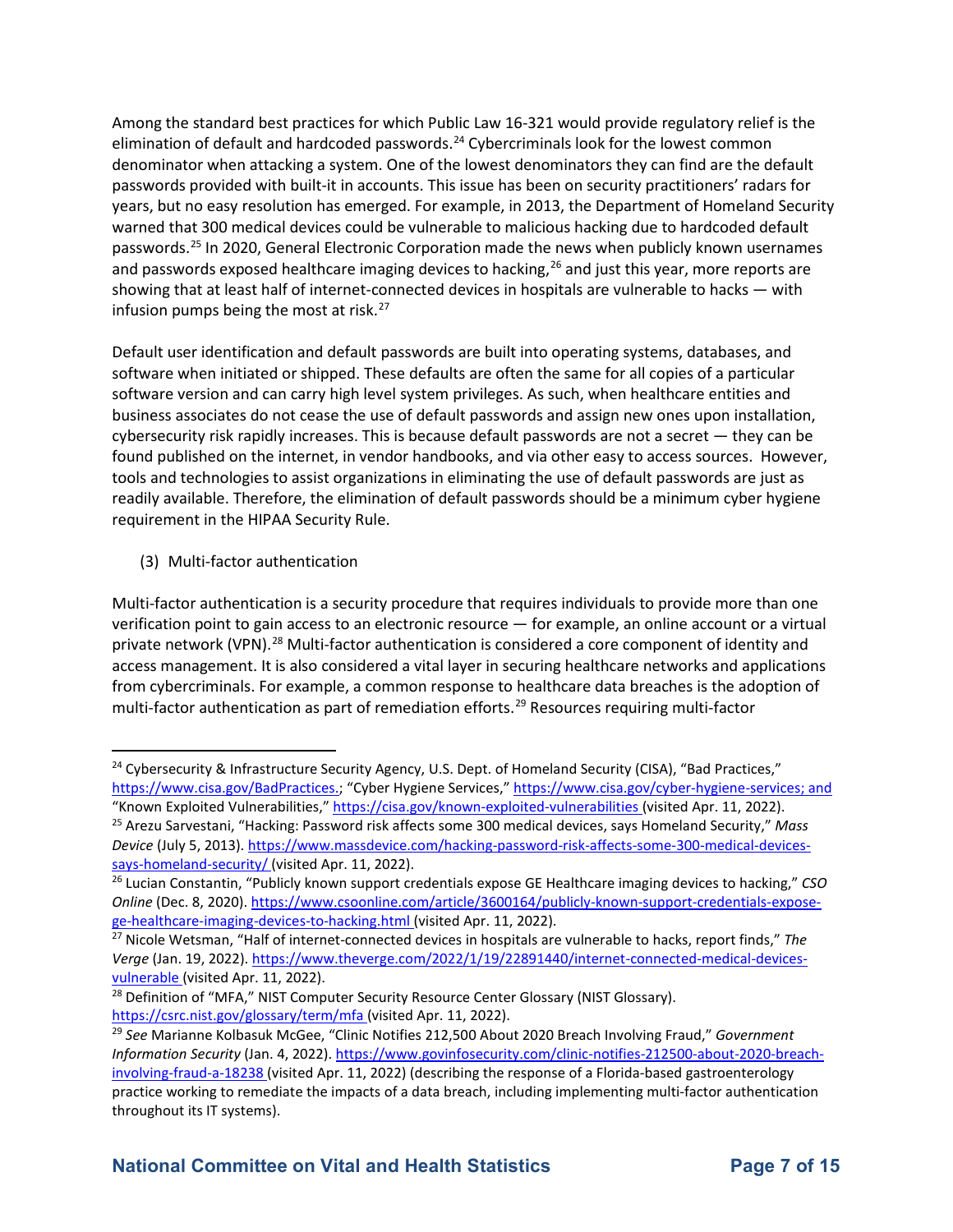authentication for access are less vulnerable to brute force attacks<sup>30</sup> because they require users to input at least two types of information specific to that individual (for example, something they *know* — a password or pin number; something they *have* — a badge or smartphone; or something they *are* — a fingerprint, face scan, or voice print). Additionally, because there are multiple data points required before access can be granted, cybercriminals require significantly more resources to attempt an attack — something that often makes a target less appealing.

(4) Offline backups

 cybercriminal, since it can more easily restore its network or use the copy to recover the data. This Offline backups allow healthcare entities and business associates a myriad of benefits. Offline backups are less prone to cybersecurity threats, easier to monitor, and easier to recover. They also help organizations, no matter their size, protect access to their data. Offline backups are also helpful if an organization should experience a ransomware attack in which their records are encrypted by a reduces costs and risks to patients.

 For example, consider the case of the cybersecurity issues faced by Sonoma Valley Hospital which suffered a ransomware cyberattack on October 11, 2020, resulting in the hospital shutting down the diagnosis or procedure codes, date of service, place of service, amount of claim, and secondary payer information.<sup>[32](#page-7-2)</sup> Compare Sonoma Valley's experience with a similar situation at the Ottawa Hospital in hygiene practice can prevent issues and help to lessen their impacts when they do occur. entire information technology structure in an attempt to prevent the threat actors from taking patient information.<sup>31</sup> The hospital later notified patients that it believed some patient data was compromised, such as patient name, address, birthdate, insurer group number and subscriber number, as well as 2016. Similarly faced with a ransomware attack due to a phishing campaign, Ottawa's information technology administrators were able to clean the drives and reimage their data with recent backups that were available and ready to go.<sup>33</sup> Had Sonoma hospital had an offline backup, it could have prevented the need to shut down power to the information technology systems. This basic cybersecurity

(5) Installation of critical patches and addressing known vulnerabilities within a reasonable timeframe.

 Patching and updating systems is one of the most important information security practices an organization can implement. <sup>34</sup> Patches and updates are fixes to the software code to address

<span id="page-7-0"></span><sup>&</sup>lt;sup>30</sup> A brute force attack, for the purposes of this letter, is a type of hacking that uses trial and error to guess possible passwords, login credentials, or encryption keys. "Brute Force Password Attack," *NIST Glossary*.

<span id="page-7-1"></span>[https://csrc.nist.gov/glossary/term/brute\\_force\\_password\\_attack\(](https://csrc.nist.gov/glossary/term/brute_force_password_attack)visited Apr. 11, 2022).<br><sup>31</sup> Sonoma Valley Hospital Press Release, "Sonoma Valley Hospital Notifies Patients Affected By Ransomware Attack," (Dec. 10, 2020). https://www.sonomavalleyhospital.org/sonoma-valley-hospital-notifies-patients-<br>affected-by-ransomware-attack/ (visited Apr. 11, 2022).

<span id="page-7-2"></span><sup>&</sup>lt;sup>32</sup> Anne Ward Ernst, "67,000 hospital patients notified about data breach," Sonoma Index-Tribune (Dec. 14, 2020). [https://www.sonomanews.com/article/news/67000-hospital-patients-notified-about-data-breach/ \(](https://www.sonomanews.com/article/news/67000-hospital-patients-notified-about-data-breach/)visited Apr. 11, 2022). 33 Chris Sienko, "Ransomware Case Studies: Hollywood Presbyterian & The Ottawa Hospital" *Infosec* (June 17,

<span id="page-7-3"></span>ottawa-hospital/ (visited Apr. 11, 2022). 2016). [https://resources.infosecinstitute.com/topic/ransomware-case-studies-hollywood-presbyterian-the-](https://resources.infosecinstitute.com/topic/ransomware-case-studies-hollywood-presbyterian-the-ottawa-hospital/)

<span id="page-7-4"></span>[vulnerabilities](https://www.cisa.gov/known-exploited-vulnerabilities) (visited Apr. 11, 2022). 34 CISA, "Reducing the Significant Risk of Known Exploited Vulnerabilities," [https://www.cisa.gov/known-exploited-](https://www.cisa.gov/known-exploited-vulnerabilities)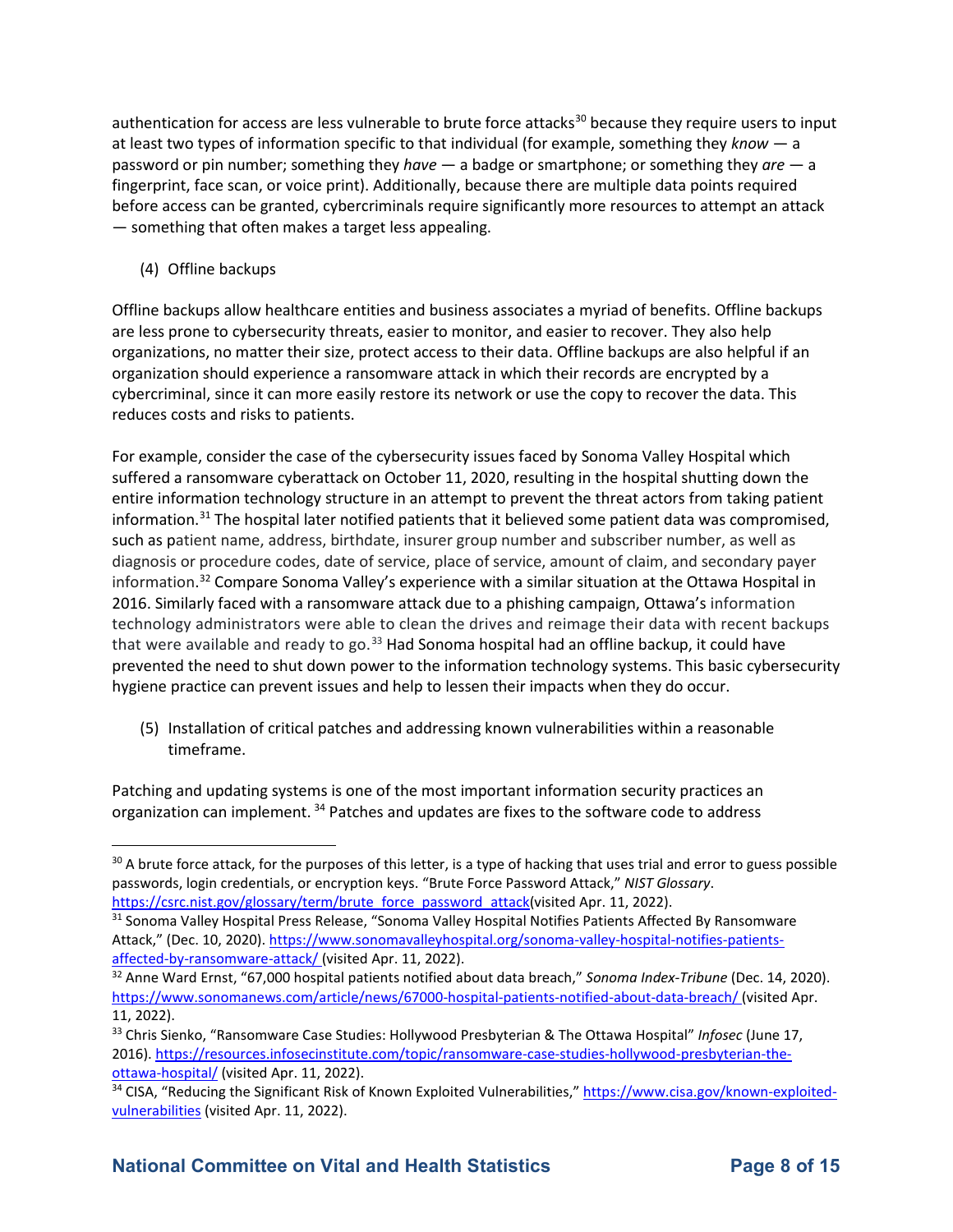vulnerabilities that would otherwise allow a cybercriminal to access or even take over an organization's network, compromising systems and the data they store. In a healthcare context, failing to patch a to the network, caregivers could lose the ability to run vital tests, be forced to transfer patients to other researchers found that 48 percent of respondents experienced one or more data breaches in the prior two years, and 60 percent said that those breaches could have occurred because a patch was available organizations were at risk before the breach.<sup>[36](#page-8-1)</sup> known, critical vulnerability could allow a cybercriminal to take over a hospital network. Without access locations delaying treatment, or even face the need to cancel lifesaving surgeries. Patching issues are well known. In a 2019 report that specifically looked at vulnerability and patch management, for a known vulnerability but not applied.<sup>35</sup> Of these respondents, 62 percent were unaware that their

 information and the exposure of 3.5 million records in 2020 by the Florida Healthy Kids Corporation. The 2020, resulting in one of the largest healthcare data breaches in history.<sup>[37](#page-8-2)</sup> The 2017 WannaCry ransomware incident is another example of the significant consequences to healthcare systems when systems are not properly patched.<sup>[38](#page-8-3)</sup> Consider the discovery of a seven-year breach of Florida Medicaid applicants' protected health breach was caused by the failure of a business associate to properly patch vulnerabilities from 2013 to

 Requiring the installation of critical patches within a reasonable timeframe would lessen the risks described above. A reasonableness criterion would also allow for organizations to feel confident that requirements such as knowing what is connected to and running on their networks, implementing they have the time to test patches and updates to ensure they can be safely deployed, while also placing an urgency on conducting those tests and deploying the patches. Additionally, appropriate management of patching and updates helps organizations ensure they are following other basic cyber hygiene security settings, and limiting users with administrative privileges.

(6) Transparency of impact and vulnerability disclosures.

 the release of those vulnerabilities, and information about how to timely correct them should be entities and business associates should have a straightforward path to be able to share the same When security researchers discover a vulnerability, transparency in the impact of those vulnerabilities, transmitted to healthcare entities. Doing so helps to ensure real or potential security threats can be quickly accounted for in the healthcare environment before those vulnerabilities are exploited by cybercriminals. While government agencies may share vulnerability disclosures with the Cybersecurity and Infrastructure Security Agency (CISA), there should be more effort to require that they share those vulnerabilities quickly, so the information can be used by critical sectors like healthcare. Also, healthcare information without fear of retribution.

<span id="page-8-0"></span> 35 Ponemon Institute, "COSTS AND CONSEQUENCES OF GAPS IN VULNERABILITY RESPONSE," at 5 *ServiceNow* (2019). [report/ponemon-state-of-vulnerability-response.pdf \(](https://www.servicenow.com/content/dam/servicenow-assets/public/en-us/doc-type/resource-center/analyst-report/ponemon-state-of-vulnerability-response.pdf)visited Apr. 11, 2022). 36 *Id.*  $36$  Id. [https://www.servicenow.com/content/dam/servicenow-assets/public/en-us/doc-type/resource-center/analyst-](https://www.servicenow.com/content/dam/servicenow-assets/public/en-us/doc-type/resource-center/analyst-report/ponemon-state-of-vulnerability-response.pdf)

<span id="page-8-2"></span><span id="page-8-1"></span>breach-of-florida-medicaid-applicants-phi/ (visited Apr. 11, 2022). <sup>37</sup> Steve Alder, "Failure to Patch Results in 7-Year Breach of Florida Medicaid Applicants' PHI and Exposure of 3.5 Million Records," *HIPAA Journal* (Feb. 1, 2021). [https://www.hipaajournal.com/failure-to-patch-results-in-7-year-](https://www.hipaajournal.com/failure-to-patch-results-in-7-year-breach-of-florida-medicaid-applicants-phi/)

<span id="page-8-3"></span><sup>&</sup>lt;sup>38</sup> Danny Palmer, "WannaCry ransomware: Hospitals were warned to patch systems to protect against cyber-attack – but didn't," *ZDNet* (Oct. 27, 2017). [https://www.zdnet.com/article/wannacry-ransomware-hospitals-were](https://www.zdnet.com/article/wannacry-ransomware-hospitals-were-warned-to-patch-system-to-protect-against-cyber-attack-but-didnt/)[warned-to-patch-system-to-protect-against-cyber-attack-but-didnt/\(](https://www.zdnet.com/article/wannacry-ransomware-hospitals-were-warned-to-patch-system-to-protect-against-cyber-attack-but-didnt/)visited Apr. 11, 2022).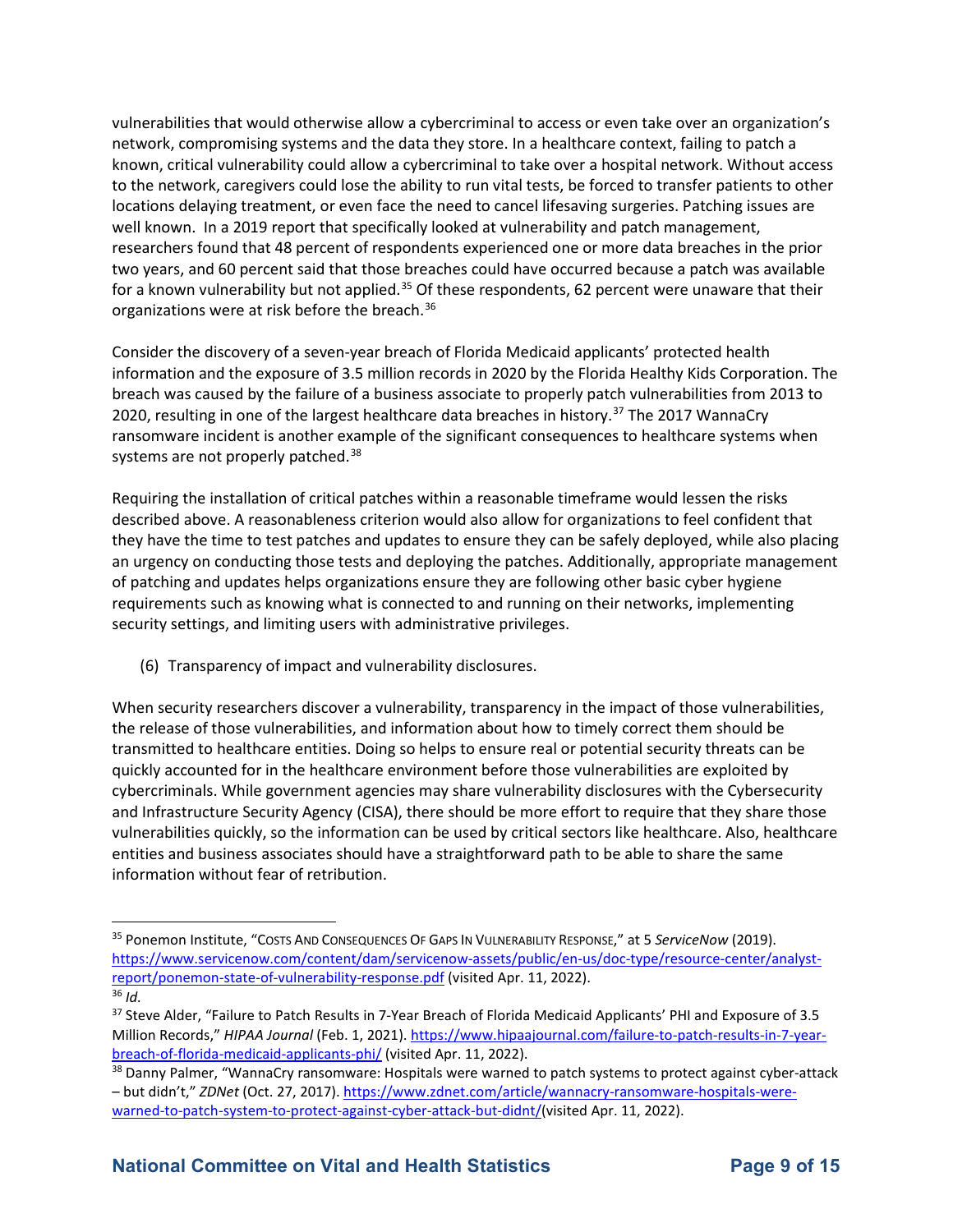To assist organizations in reducing their exposure to threats and support a proactive approach to mitigating attack vectors, CISA offers several scanning and testing services. These include vulnerability scanning, web application scanning, phishing campaign assessment, and remote penetration testing.<sup>39</sup>

#### **Recommendation 2**: **Mandate basic cybersecurity requirements for any organization that is a recipient of federal funds, in partnership with other appropriate government agencies.**

 Healthcare entities frequently are provided with federal funds to assist with various efforts or as Therefore, we recommend that federal funds should be contingent on the implementation of minimum payment for certain types of patients. NCVHS believes that using federal leverage to encourage compliance would be a powerful incentive to get entities to improve their cybersecurity posture. cybersecurity hygiene requirements or compliance with the enhanced HIPAA Security Rule in Recommendation 1.

 or size of organization. For example, minimum hygiene requirements could be as simple as noted best practices for cybersecurity, such as: These requirements can be technology neutral and should be capable of being implemented by any type

- 1) having a formal, well documented cybersecurity program;
- 2) conducting annual enterprise-wide risk assessments;
- 3) defining and assigning information security roles and responsibilities;
- 4) having strong access control processes and procedures;
- 5) conducting cybersecurity awareness training;
- 6) having an effective business resiliency program (tested annually) that addresses business continuity, disaster recovery, and incident response; and
- 7) maintaining timely patching and updates for software.

 Implementing basic cybersecurity hygiene does not have to be onerous, since there are many ways to residents as well as the ability of US industries to maintain basic operations in a high-risk cybersecurity scanning, assessment, and testing services mentioned in Recommendation 1.B.(6) above.<sup>40</sup> Organizations that do not meet the "critical infrastructure" criterion can still avail themselves of the meet these best practices. However, conditioning federal funds on the development and maintenance of basic cybersecurity hygiene will go a long way to better protect the privacy and security of US landscape. To that end, CISA makes available to critical infrastructure organizations, at no charge, examples and advice on CISA's website.

<span id="page-9-1"></span><span id="page-9-0"></span><sup>&</sup>lt;sup>39</sup> CISA, "Cyber Hygiene Services," [https://www.cisa.gov/cyber-hygiene-services \(](https://www.cisa.gov/cyber-hygiene-services)visited Apr. 11, 2022).<br><sup>40</sup> *Id*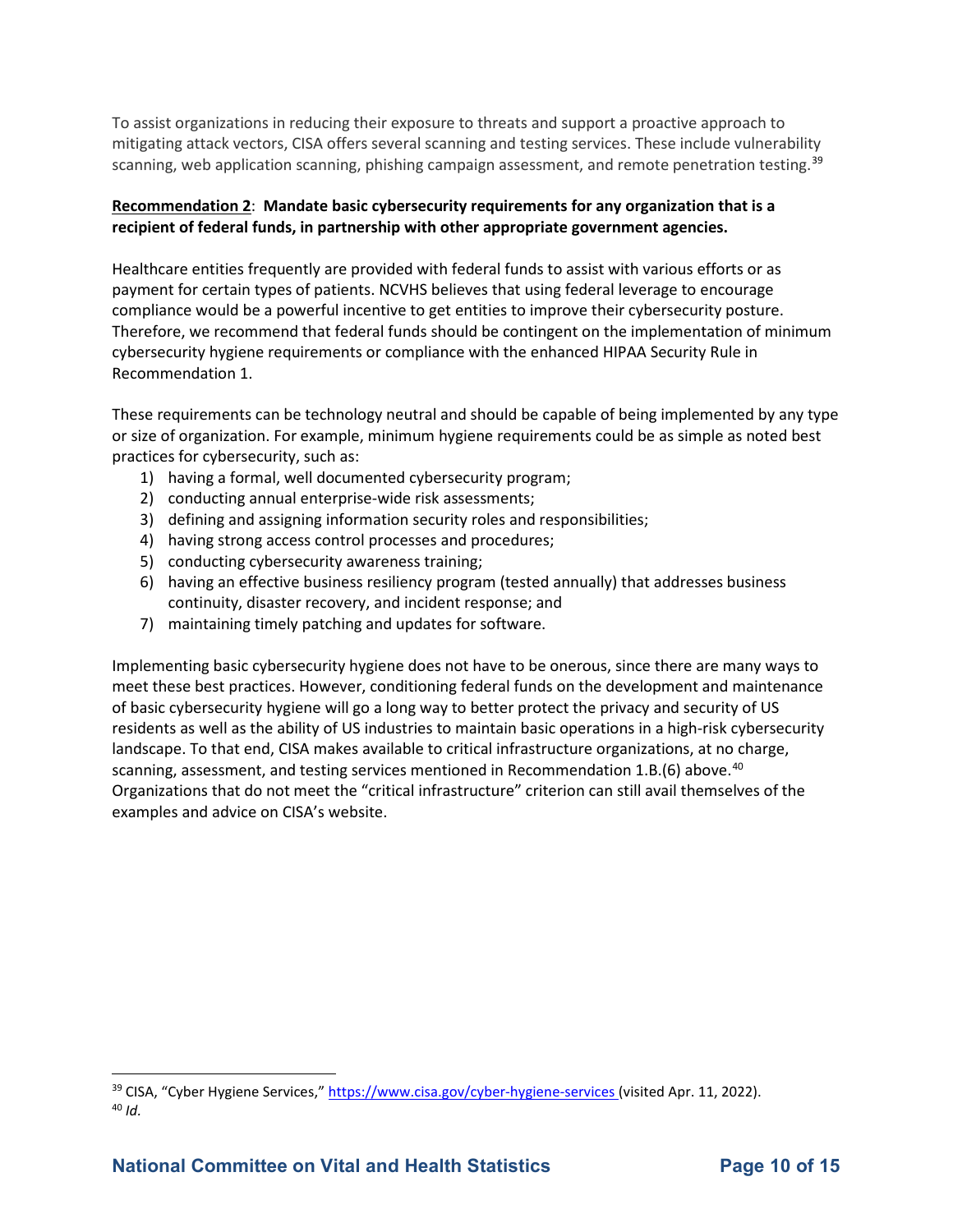**Recommendation 3: Further enhance communication and education regarding the HIPAA Security Rule and security threats and incidents by:** 

#### **A. Providing more robust guidance regarding enterprise-wide risk analysis and risk mitigation requirements to ensure covered entities and business associates understand the full breadth of the Security Rule's expectations and requirements.**

OCR has provided multiple tools and guidance on risk analysis.<sup>41</sup> However, despite the existence of these resources, one of the most common findings in resolution agreements issued by OCR is that the organization failed to perform an adequate enterprise-wide risk analysis.<sup>42</sup> During the July hearing, one presenter discussed issues with risk analyses seen in OCR audit findings from 2016 to 2017. In those with the risk analysis requirements of HIPAA.<sup>43</sup> audits, OCR determined only 14% of covered entities and 17% of business associates were compliant

 risks and vulnerabilities to the confidentiality, integrity, and availability of electronic protected health HIPAA requires a risk analysis to be an accurate and thorough enterprise-wide assessment of potential information held by the covered entity or business associate.<sup>44</sup> In the OCR audit findings, both covered entities and business associates failed to comply with the existing regulations, leading to the conclusion that what constitutes an accurate and thorough enterprise-wide assessment is not clear or is being interpreted by regulated entities differently than by OCR. Often, OCR finds inadequate risk analysis after a cyber security incident.

 analysis. Should OCR raise the floor for HIPAA Security Rule compliance (Recommendation 1), and associates may be better able to meet expectations regarding compliance with risk assessment. This expectations of OCR more clearly. We recognize that some small organizations will not have the resources to conduct complex risk provide updated, more detailed guidance on risk analysis, healthcare organizations and their business updated guidance should include best practices for conducting risk analyses and outline the

2013 guidance,<sup>[45](#page-10-4)</sup> the EHR is no longer the only risky access point. The myriad of mobile devices together with the "internet of things" also puts healthcare organizations at risk. In the guidance, we recommend OCR emphasize conducting an enterprise-wide risk analysis that considers all devices connecting to the network. While OCR focused on the electronic health record in its

<span id="page-10-1"></span>42 OCR, "Resolution Agreements: Resolution Agreements and Civil Money Penalties," (Mar. 28, 2022).

<span id="page-10-0"></span><sup>41</sup> OCR, "Guidance on Risk Analysis," U.S. Dept. of Health & Human Services (July 22, 2019). <https://www.hhs.gov/hipaa/for-professionals/security/guidance/guidance-risk-analysis/index.html>(OCR Risk Guidance).

[https://www.hhs.gov/hipaa/for-professionals/compliance-enforcement/agreements/index.html.](https://www.hhs.gov/hipaa/for-professionals/compliance-enforcement/agreements/index.html) On this page, one can review OCR agreements with parties that have findings against them. Sampling the documents shows that failure to perform an enterprise-wide risk analysis is a frequent finding.<br><sup>43</sup> Subcommittee on Privacy, Confidentiality, and Security, "Meeting Summary, Hearing on Security in Healthcare"

<span id="page-10-2"></span>at 14, *National Committee on Vital and Health Statistics* (July 14, 2021),\[. https://ncvhs.hhs.gov/wp](https://ncvhs.hhs.gov/wp-content/uploads/2021/11/2021-07-14-NCVHS-PCS-Hearing-Summary-FINAL-508.pdf)[content/uploads/2021/11/2021-07-14-NCVHS-PCS-Hearing-Summary-FINAL-508.pdf](https://ncvhs.hhs.gov/wp-content/uploads/2021/11/2021-07-14-NCVHS-PCS-Hearing-Summary-FINAL-508.pdf) (Notes on Noonan testimony:

<sup>&</sup>quot;OCR's 2016-2017 audit of HIPAA regulated entities found that most covered entities (86%) and business associates (83%) did not have a substantially compliant risk analysis.").<br><sup>44</sup> HIPAA Security Rule, 42 C.F.R. § 164.308(a)(1)(ii)(A).<br><sup>45</sup> OCR Risk Guidance, https://www.hhs.gov/hipaa/for-professionals/security/guidance/gu

<span id="page-10-3"></span>

<span id="page-10-4"></span>[analysis/index.html.](https://www.hhs.gov/hipaa/for-professionals/security/guidance/guidance-risk-analysis/index.html)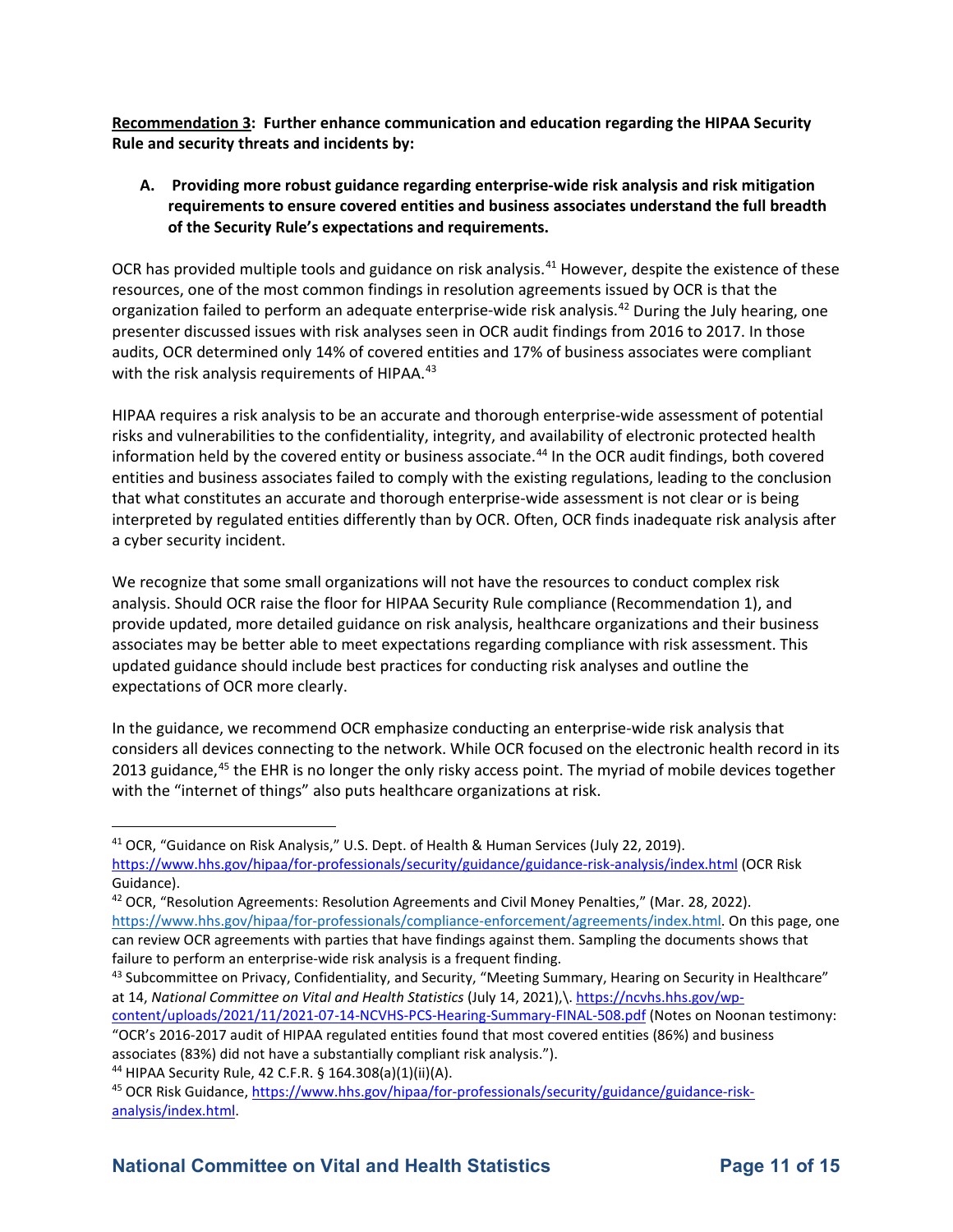### **collaboration among public and private sector parties during incidents, including work to coordinate the identification of threats to critical infrastructure. B. Facilitating, with other appropriate government agencies, more coordination and**

 Healthcare entities are focused, above all else, on patient safety and care. Their mission is to provide for their communities. Unfortunately, threat actors are aware of this and take advantage of the position of healthcare entities who must respond to medical emergencies while protecting their systems, tasks that not only compete for resources, but also require rapid risk decisions based on limited information. often faced with a threat environment larger or more complex than they can manage on their own. However, cybersecurity threat actors are generally industry agnostic and cast wide nets as they seek to obtain private information or disrupt operations to achieve financial gain. To help healthcare entities of all types and sizes combat cybersecurity risks, improved collaboration between the public and private Healthcare, like many industries, operates in a complex environment where each entity may be managing multiple incompatible technical systems with expensive aging components, multiple sub-level organizations, and a web of cross-industry relationships. This means information security teams are sectors, especially during incidents, will help protect patients and provide avenues for information sharing that can lead to quick identification, containment, eradication, and remediation of cybersecurity threats.

 agencies and industries to protect the privacy and security of citizens. These efforts could include the establishment of a multi-agency alert center, coordination of multidisciplinary meetings, and the Efforts by CISA, the Healthcare Coordinating Council, and the Health Information Sharing and Analysis Center are helping to create stronger partnerships and information sharing between the public and private sectors regarding cybersecurity threats. In particular, NCVHS applauds efforts to launch a new website for HHS's 405(d) Aligning Health Care Industry Security Approaches program.<sup>46</sup> However, these efforts need more coordination and support from the federal government, especially when it comes to healthcare. HHS can help advance those efforts by acting as a conduit for information, especially during active incidents, by using its communication and financial resources, and its ability to persuade other establishment of a security operations center where multiple sectors could feed or pull information.

 would mean efforts can be more coordinated, focused, and productive. During the hearing, we heard that, of the various workgroups in the healthcare sector, only one has fulltime and contractor support resources to these efforts would help buttress work already being done and push forward new efforts HHS can also better reinforce these efforts by assisting with staffing and support. Many organizations working to better connect public and private organizations to advance cybersecurity in healthcare are made up of volunteers joined by a few federal officials. Providing more financial and staffing support from HHS – Health Sector Coordinating Council Cybersecurity Working Group.<sup>47</sup> Providing more more rapidly.

<span id="page-11-0"></span>Approaches"; HHS Office of Information Security,<https://405d.hhs.gov/public/navigation/home>(visited Apr. 11, 46 OCR, "HHS launches website for the 405(d) Aligning Health Care Industry Security Approaches Program," (Dec. 1, 2021). [https://www.hhs.gov/about/news/2021/12/01/hhs-launches-website-405d-aligning-health-care-industry](https://www.hhs.gov/about/news/2021/12/01/hhs-launches-website-405d-aligning-health-care-industry-security-approaches-program.html)[security-approaches-program.html;](https://www.hhs.gov/about/news/2021/12/01/hhs-launches-website-405d-aligning-health-care-industry-security-approaches-program.html) 405(d) Program, "HHS 405(d) Aligning Health Care Industry Security 2022).<br><sup>47</sup> Subcommittee on Privacy, Confidentiality, and Security, "Meeting Summary, Hearing on Security in Healthcare,"

<span id="page-11-1"></span><sup>6-7,</sup> *National Committee on Vital and Health Statistics* (July 14, 2021)[. https://ncvhs.hhs.gov/wp](https://ncvhs.hhs.gov/wp-content/uploads/2021/11/2021-07-14-NCVHS-PCS-Hearing-Summary-FINAL-508.pdf)[content/uploads/2021/11/2021-07-14-NCVHS-PCS-Hearing-Summary-FINAL-508.pdf](https://ncvhs.hhs.gov/wp-content/uploads/2021/11/2021-07-14-NCVHS-PCS-Hearing-Summary-FINAL-508.pdf) (Notes on Decker testimony).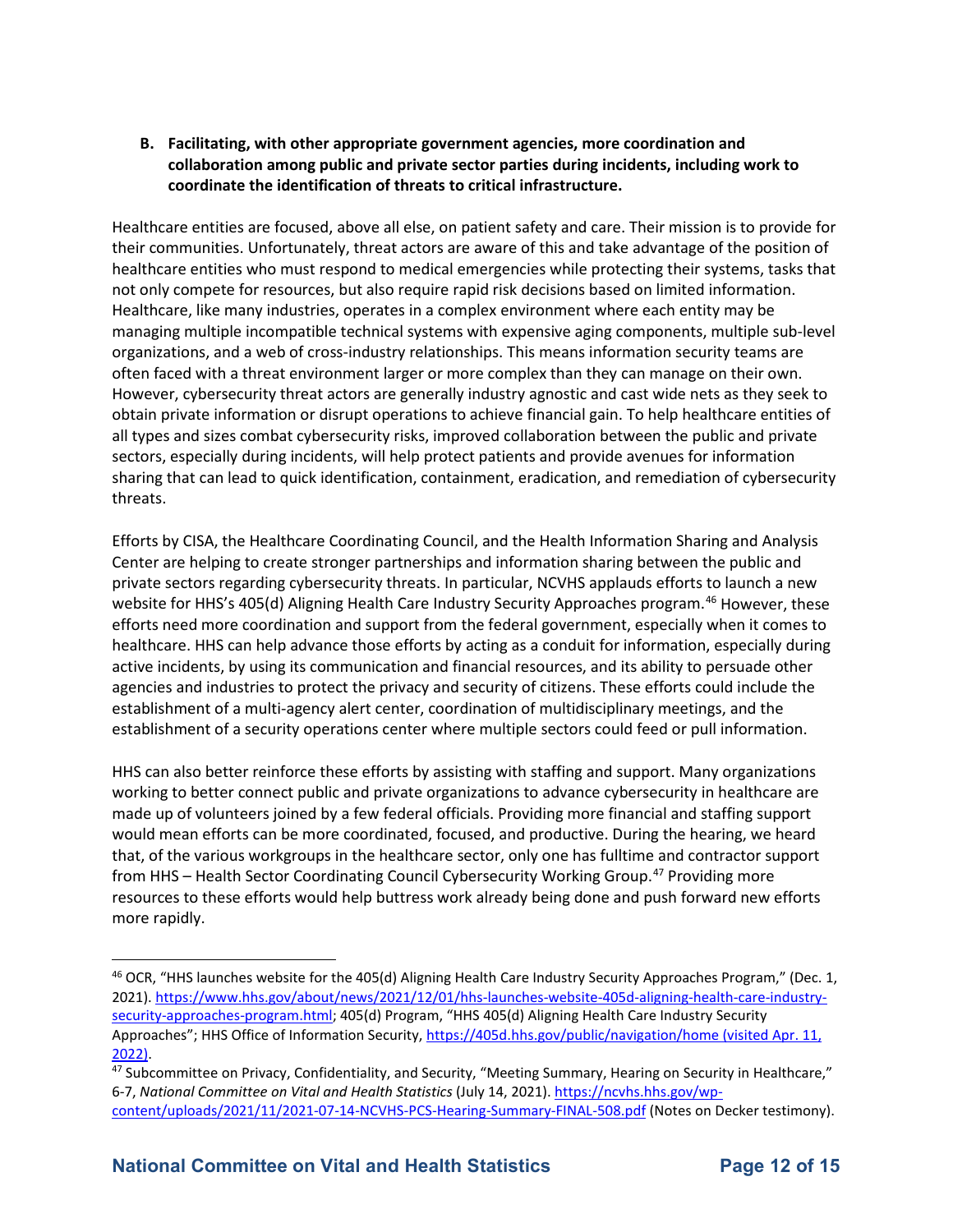#### **C. Leveraging, in partnership with other appropriate government agencies, the Office for Civil Rights (OCR) cybersecurity newsletters as real-time playbooks on common cybersecurity incidents.**

 large information security staffs that can identify and mitigate the multitude of cybersecurity risks to their cybersecurity safety nets are able to detect, contain, eradicate, and recover from the wide variety Our July 2021 hearing revealed that many healthcare entities, especially smaller and rural entities, lack their organizations.<sup>[48](#page-12-0)</sup> These entities also often lack the funding to contract with third parties to ensure of attacks present in the current threat landscape. Add to this, the increasing costs of cyber insurance, and many organizations feel trapped and resigned to the idea that a major breach is inevitable instead of preventable. A few government agencies are sending alerts to these organizations; however, the alerts are delayed and do not arrive when the threat is imminent.

 agencies. Such playbooks would help smaller organizations learn from the experience of larger ones both in the public and private sectors. They should outline best practices and continually be updated to Recommendation 3.B. and would serve as a strong complement to the Security Risk Assessment tool HHS should convert OCR newsletters into playbooks on cyber-attacks and immediate real-time strategies to mitigate or even prevent cyber-attacks in partnership with other federal and state ensure new threat intelligence is synthesized.<sup>49</sup> The work could be part of the increased collaboration in developed by the Office of the National Coordinator for Health Information Technology in collaboration with OCR for medium and small providers. This approach would support real-time information sharing and assistance with incident containment and remediation.

#### **D. Encouraging entities to undergo the free CISA Cyber Hygiene Services to reduce exposure to cyber threats.**

 As mentioned above in Recommendation 1.B.(6), as part of its support of a proactive approach to mitigating attack vectors, CISA offers several scanning and testing services to assist organizations in at no cost to critical infrastructure organizations such as hospitals, and encourage all organizations reducing their exposure to threats, including vulnerability scanning, web application scanning, phishing campaign assessment, and remote penetration testing.<sup>50</sup> CISA also makes available a wealth of other information and advice on its website. HHS should promote the availability of these services, provided which receive federal funding to avail themselves of CISA's information and advice.

<span id="page-12-0"></span><sup>&</sup>lt;sup>48</sup> Subcommittee on Privacy, Confidentiality, and Security, "Meeting Summary, Hearing on Security in Healthcare," 5-6, *National Committee on Vital and Health Statistics* (July 14, 2021)[. https://ncvhs.hhs.gov/wp-](https://ncvhs.hhs.gov/wp-content/uploads/2021/11/2021-07-14-NCVHS-PCS-Hearing-Summary-FINAL-508.pdf)

[content/uploads/2021/11/2021-07-14-NCVHS-PCS-Hearing-Summary-FINAL-508.pdf](https://ncvhs.hhs.gov/wp-content/uploads/2021/11/2021-07-14-NCVHS-PCS-Hearing-Summary-FINAL-508.pdf) (Notes on Wong and Kidd testimony).

<span id="page-12-1"></span> 49 *Id.* 

<span id="page-12-2"></span><sup>50</sup> CISA, "Cyber Hygiene Services," [https://www.cisa.gov/cyber-hygiene-services \(](https://www.cisa.gov/cyber-hygiene-services)visited Apr. 11, 2022).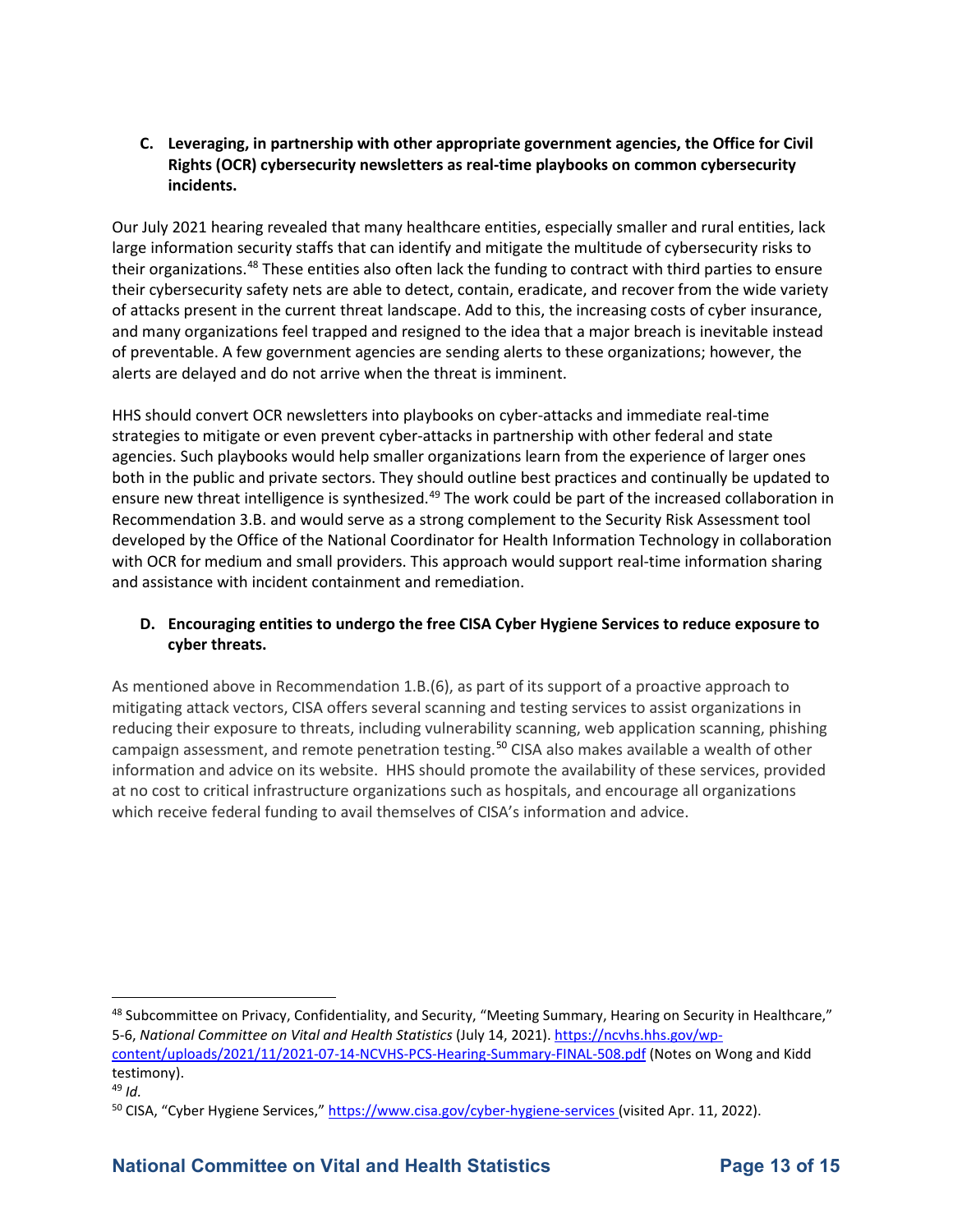**Recommendation 4: Evaluate, in concert with other appropriate government agencies, the level of compliance with the HIPAA Security Rule and provide assistance to healthcare entities with the greatest need in meeting the enhanced minimum security requirements.** 

 Many healthcare organizations — including tribal, public health, state and local governments, and small the pandemic. We recommend that HHS develop incentive programs to support organizations with the new device for security reasons unless the device is at the end of its useful life.<sup>[51](#page-13-0)</sup> and medium providers — are challenged by a lack of adequate resources to comply with current and enhanced regulatory requirements. They lack familiarity with available free resources and underestimate risks, and yet it is critical that we raise the level of security compliance and cybersecurity hygiene to better protect the safety of all patients. These resource challenges have been amplified by greatest need. Providing support to these health organizations would reduce or minimize the impact of cyber-attacks affecting patient safety. For example, though medical device companies may include a "software bill of materials," it is not likely to be cost advantageous for a healthcare system to replace a

 which basic security controls or patching are no longer supported. Complex health technology is often example, studies in 2020 found that "83 percent of medical imaging devices [such as mammography machines, radiology systems, or ultrasounds] run on operating systems that are so old they no longer receive any software updates at all." $52$  In the same year, a survey conducted by the Healthcare Information and Management Systems Society, Inc. (HIMSS) found that 80% of respondents had legacy have faced financial uncertainty and budget constraints due to the ongoing public health emergency. new cybersecurity threats. Additionally, because these devices can no longer be updated, it also means organizations will be required to maintain auxiliary devices that can pair with those machines, creating be exploited. Hospitals can even crash old devices doing routine security scans if proper precautions are not taken due to interoperability issues that make them "brittle." <sup>54</sup> In some cases, they might not be One specific challenge that all healthcare organizations share is the upkeep of legacy technology for designed to last many years due to high cost. Unfortunately, many devices including EHRs or other software systems last longer than vendors are willing or able to support them. As a result, these devices lack the latest security features or cannot be patched to correct the latest security vulnerability. For systems in place,<sup>[53](#page-13-2)</sup> a number that is likely unchanged and possibly larger as healthcare organizations This means many organizations are using life sustaining devices that can no longer be secured against an environment of security risks and policy exceptions that could harm a patient were a security gap to

<span id="page-13-0"></span>National Telecommunications and Information Administration. https://ntia.gov/SBOM (visited Apr. 1, 2022). <https://www.wired.com/story/most-medical-imaging-devices-run-outdated-operating-systems/>(visited Apr. 11,  $2022$ ). <sup>51</sup> A software bill of materials is a formal record containing a "list of ingredients that make up software components," including information about the identity of the suppliers of different components and patch status. It contributes to greater transparency in the software development and acquisition process, increasing cost efficiency as well as mitigating risks in security, licensing, and compliance. See "Software Bill of Materials," <sup>52</sup> Lily Hay Newman, "Most medical imaging devices run outdated operating systems," Wired (Mar. 10, 2020).

<span id="page-13-2"></span><span id="page-13-1"></span>healthcare-infographic (visited Apr. 11, 2022). <sup>53</sup> "Cybersecurity and Security Incidents in Healthcare Infographic," Healthcare Information and Management Systems Society, Inc. (July 6, 2021). [https://www.himss.org/resources/cybersecurity-and-security-incidents-](https://www.himss.org/resources/cybersecurity-and-security-incidents-healthcare-infographic)

<span id="page-13-3"></span> $54$  The crashing of a device during a security scan can happen for several reasons, one of the most common being that older or legacy devices are not designed for or capable of accommodating the types of information being sent over the network during the scan and respond by failing or shutting down since they cannot interpret the message, or it overloads the system. Sean Gallagher, "Task force tells Congress health IT security is in critical condition" *Ars*